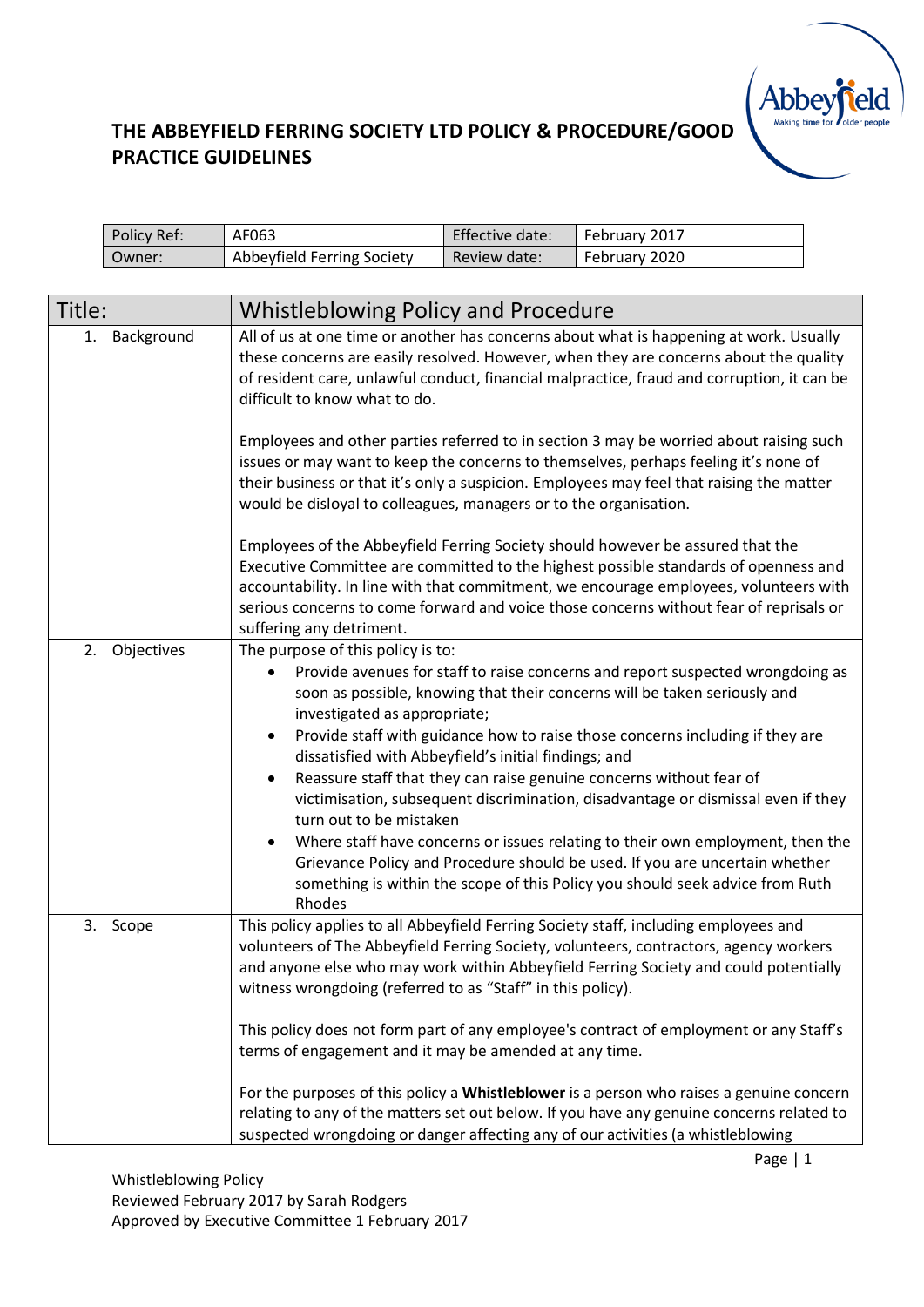

|      | Policy Ref: | AF063                                                                                                                                                                                                                                                                                                                                    | Effective date: | February 2017                                                                                                                                                                                                                                                                                                                                                                                                                                                                                                                                                                                                                                                                                                                            |  |  |
|------|-------------|------------------------------------------------------------------------------------------------------------------------------------------------------------------------------------------------------------------------------------------------------------------------------------------------------------------------------------------|-----------------|------------------------------------------------------------------------------------------------------------------------------------------------------------------------------------------------------------------------------------------------------------------------------------------------------------------------------------------------------------------------------------------------------------------------------------------------------------------------------------------------------------------------------------------------------------------------------------------------------------------------------------------------------------------------------------------------------------------------------------------|--|--|
|      | Owner:      | Abbeyfield Ferring Society                                                                                                                                                                                                                                                                                                               | Review date:    | February 2020                                                                                                                                                                                                                                                                                                                                                                                                                                                                                                                                                                                                                                                                                                                            |  |  |
|      |             |                                                                                                                                                                                                                                                                                                                                          |                 |                                                                                                                                                                                                                                                                                                                                                                                                                                                                                                                                                                                                                                                                                                                                          |  |  |
|      |             | concern) you should report it under this policy.                                                                                                                                                                                                                                                                                         |                 |                                                                                                                                                                                                                                                                                                                                                                                                                                                                                                                                                                                                                                                                                                                                          |  |  |
|      |             | or dangers at work. This may include:<br>theft;<br>٠<br>regulatory requirements;<br>abuse or neglect of vulnerable people;<br>٠<br>damage to the environment<br>٠<br>breach of Abbeyfield's internal policies and procedures;<br>٠<br>conduct likely to damage our reputation; or<br>٠<br>the deliberate concealing of any of the above. |                 | Whistleblowing is the disclosure of information which relates to suspected wrongdoing<br>criminal activity or any unlawful act including fraud, bribery, corruption and<br>danger to health and safety of employees, residents, or the public;<br>failure to comply with/ breach of any legal or professional obligation or                                                                                                                                                                                                                                                                                                                                                                                                              |  |  |
|      |             |                                                                                                                                                                                                                                                                                                                                          |                 |                                                                                                                                                                                                                                                                                                                                                                                                                                                                                                                                                                                                                                                                                                                                          |  |  |
| 4.1. | 4. Policy   | <b>Protection for Staff Making a Disclosure</b>                                                                                                                                                                                                                                                                                          |                 |                                                                                                                                                                                                                                                                                                                                                                                                                                                                                                                                                                                                                                                                                                                                          |  |  |
|      |             | genuine concerns under this policy, even if they turn out to be mistaken.<br>treatment as a result of raising a concern<br>and may result in dismissal.<br>and Procedure.                                                                                                                                                                |                 | Abbeyfield Ferring Society aims to encourage openness and will support Staff who raise<br>Abbeyfield Ferring Society will aim to ensure that Staff do not suffer any detrimental<br>Abbeyfield Ferring Society will ensure that staff do not suffer harassment, bullying,<br>victimisation or discrimination of anyone raising a genuine concern. Any such behaviour<br>will be dealt with under Abbeyfield Ferring Society's Disciplinary Policy and Procedure<br>Where it is found that whistleblowing concerns have been raised with malicious or<br>vexatious intent and the allegations were known or should reasonably have been known<br>to be unfounded, then this may also be dealt with under Abbeyfield's Disciplinary Policy |  |  |
| 4.2. |             | <b>Making Anonymous Disclosures</b>                                                                                                                                                                                                                                                                                                      |                 |                                                                                                                                                                                                                                                                                                                                                                                                                                                                                                                                                                                                                                                                                                                                          |  |  |
|      |             | someone in confidence and ask for anonymity.<br>respond.                                                                                                                                                                                                                                                                                 |                 | It is recognised that there may be circumstances when Staff would prefer to speak to<br>Whilst Abbeyfield Ferring Society will seek to support Staff who raise concerns, those<br>who have allegations made against them have a right to know what has been said, to                                                                                                                                                                                                                                                                                                                                                                                                                                                                     |  |  |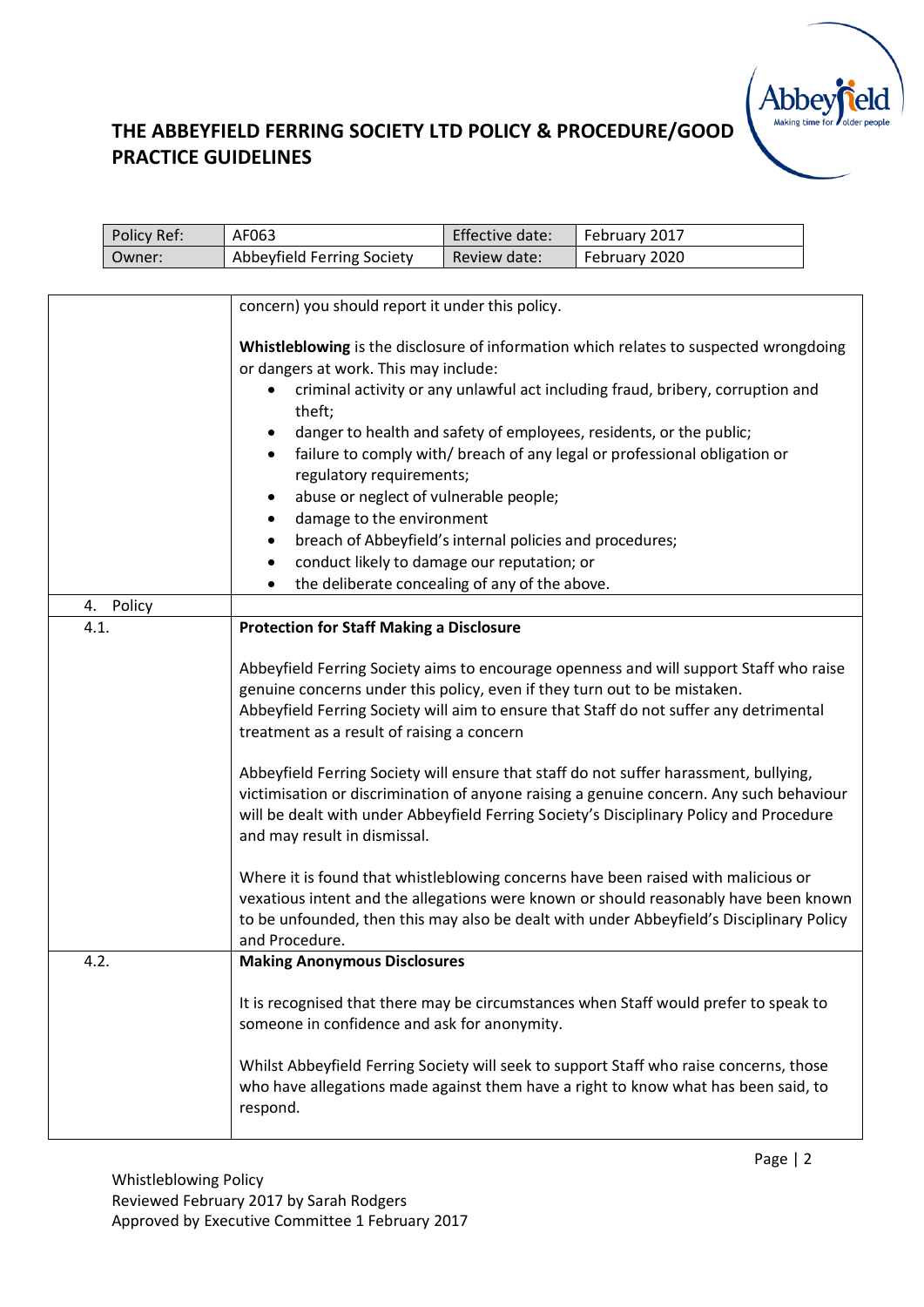# Abbe

|      | Policy Ref: | AF063                                                                                                                                                                 | Effective date:                                                                                           | February 2017                                                                                                                                                                                                                                                                                                                                                                                                                                                                                 |  |
|------|-------------|-----------------------------------------------------------------------------------------------------------------------------------------------------------------------|-----------------------------------------------------------------------------------------------------------|-----------------------------------------------------------------------------------------------------------------------------------------------------------------------------------------------------------------------------------------------------------------------------------------------------------------------------------------------------------------------------------------------------------------------------------------------------------------------------------------------|--|
|      | Owner:      | Abbeyfield Ferring Society                                                                                                                                            | Review date:                                                                                              | February 2020                                                                                                                                                                                                                                                                                                                                                                                                                                                                                 |  |
|      |             |                                                                                                                                                                       |                                                                                                           |                                                                                                                                                                                                                                                                                                                                                                                                                                                                                               |  |
|      |             | know your identity, we will discuss this with you.<br>with you whether and how we can proceed.                                                                        |                                                                                                           | Where requested, Abbeyfield Ferring Society will make every effort to keep your<br>identity secret. However, if it is necessary for anyone investigating your concern to<br>If the situation arises where we are not able to resolve the concern without revealing<br>your identity (for instance because your evidence is needed in court), we will discuss                                                                                                                                  |  |
| 4.3. |             | <b>Procedure for Raising a Concern</b>                                                                                                                                |                                                                                                           |                                                                                                                                                                                                                                                                                                                                                                                                                                                                                               |  |
|      |             | manager.                                                                                                                                                              |                                                                                                           | We hope that in many cases you will be able to raise any concerns with your line                                                                                                                                                                                                                                                                                                                                                                                                              |  |
|      |             | then you are encouraged to contact a member of the Executive Committee.                                                                                               |                                                                                                           | If you do not wish to raise the concerns with your line manager or a member of staff                                                                                                                                                                                                                                                                                                                                                                                                          |  |
|      |             | followed:                                                                                                                                                             |                                                                                                           | Where a member of Staff has a whistleblowing concern the procedure below should be                                                                                                                                                                                                                                                                                                                                                                                                            |  |
|      |             | ٠<br>٠<br>report the case to a more senior manager.<br>$\bullet$<br><b>Executive Committee;</b><br>٠<br>$\bullet$<br>contact the Chairman of the Executive Committee. |                                                                                                           | Report the concerns either verbally or in writing to your immediate manager;<br>If you feel you cannot report the issue to your immediate manager, you should<br>If you feel that you cannot report the matter to your immediate or more senior<br>manager, you are encouraged to report the matter to a member of the<br>Or any other senior manager of your choice within Abbeyfield Ferring Society<br>In the event of these steps failing or being inappropriate, you should write to, or |  |
|      |             |                                                                                                                                                                       | <b>Carol Roberts</b><br>Abbeyfield Ferring Society<br>c/o 50 Ferring Street<br>Ferring<br><b>BN12 5JP</b> |                                                                                                                                                                                                                                                                                                                                                                                                                                                                                               |  |
|      |             | <b>Executive Committee.</b>                                                                                                                                           |                                                                                                           | If the whistleblowing concern is about the Chairman of the Executive Committee it is<br>recommended that the Whistleblower's first contact should be another member of the                                                                                                                                                                                                                                                                                                                    |  |
|      |             |                                                                                                                                                                       |                                                                                                           | The Manager or Executive Committee receiving whistleblowing concerns will:<br>Acknowledge receipt of the concern in writing within 10 days of it being received,                                                                                                                                                                                                                                                                                                                              |  |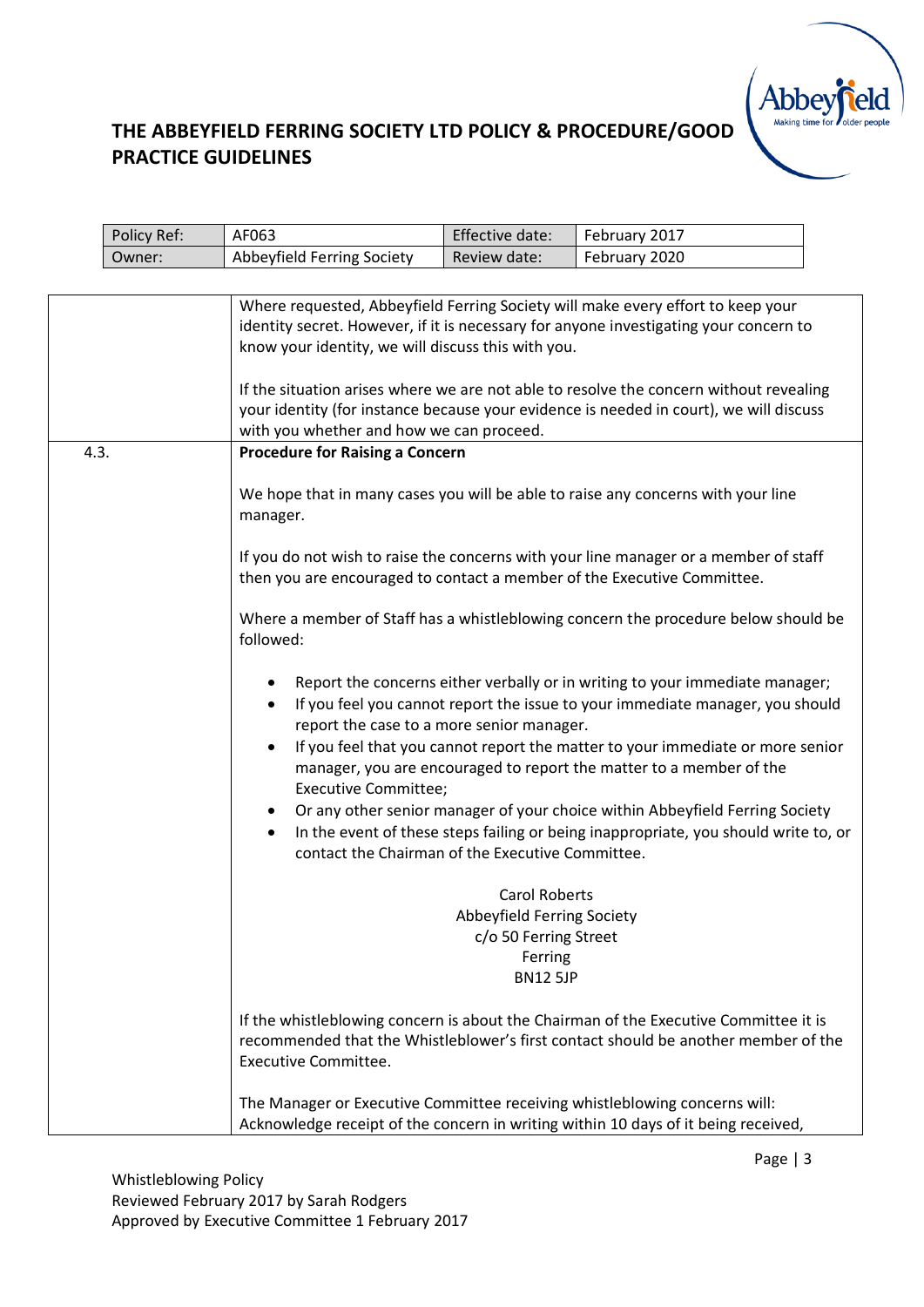

|      | Policy Ref: | AF063                                                                                                                                                                          | Effective date: | February 2017                                                                                                                                                                                                                                                                                                                                                                                                                                              |  |
|------|-------------|--------------------------------------------------------------------------------------------------------------------------------------------------------------------------------|-----------------|------------------------------------------------------------------------------------------------------------------------------------------------------------------------------------------------------------------------------------------------------------------------------------------------------------------------------------------------------------------------------------------------------------------------------------------------------------|--|
|      | Owner:      | Abbeyfield Ferring Society                                                                                                                                                     | Review date:    | February 2020                                                                                                                                                                                                                                                                                                                                                                                                                                              |  |
|      |             |                                                                                                                                                                                |                 |                                                                                                                                                                                                                                                                                                                                                                                                                                                            |  |
|      |             | confirming what action is being taken;<br>concerns to identify whether a full, Formal Investigation is needed.<br>provides support and advice to Whistleblowers' at any stage. |                 | Seek advice from the Executive Committee and carry out an Initial Investigation into the<br>If you do not wish to raise the concerns with your line manager or a member of staff<br>then you are encouraged to contact the independent charity; Public Concern at Work<br>who can be contacted on 020 7404 6609 (website: www.pcaw.co.uk), which specifically                                                                                              |  |
| 4.4. |             | <b>Initial Investigation</b>                                                                                                                                                   |                 |                                                                                                                                                                                                                                                                                                                                                                                                                                                            |  |
|      |             | carry out a full, Formal Investigation under this procedure.                                                                                                                   |                 | When a disclosure is received, an initial investigation should be carried out. The purpose<br>of this initial investigation is to establish quickly whether there is a need to go on to                                                                                                                                                                                                                                                                    |  |
|      |             | the Initial Investigation concludes that the situation does not require a Formal<br>concluded that no further action is necessary.                                             |                 | The Initial Investigation will normally involve meeting with the Whistleblower. Where<br>Investigation, the Whistleblower will be informed accordingly as soon as possible and it<br>may be appropriate to hold a meeting to deal with the matter informally. Staff should<br>treat any information received about the investigation confidential. Any documents<br>obtained or produced as part of the Initial Investigation may be destroyed where it is |  |
| 4.5. |             | <b>Formal Investigation</b>                                                                                                                                                    |                 |                                                                                                                                                                                                                                                                                                                                                                                                                                                            |  |
|      |             | specialist knowledge of the subject matter.                                                                                                                                    |                 | Where the conclusion of the Initial Investigation is that the matter requires a full,<br>Formal Investigation this will be carried out internally by an investigation officer or<br>member of the Executive Committee or referred to the appropriate external person<br>(e.g. the police or regulator) for investigation. In some cases we may appoint an<br>investigator or team of investigators with relevant experience of investigations or           |  |
|      |             | taken.                                                                                                                                                                         |                 | Subject to any legal constraints, the Whistleblower will be informed of the outcome of<br>the preliminary enquiries as to whether a Full Investigation or any further action will be                                                                                                                                                                                                                                                                       |  |
|      |             | We will aim to keep the Whistleblower informed of the progress of the<br>investigation and its likely timescale. However, sometimes the need for                               |                 | confidentiality may prevent Abbeyfield from providing specific details of the<br>investigation or any disciplinary action taken as a result. Staff should treat any                                                                                                                                                                                                                                                                                        |  |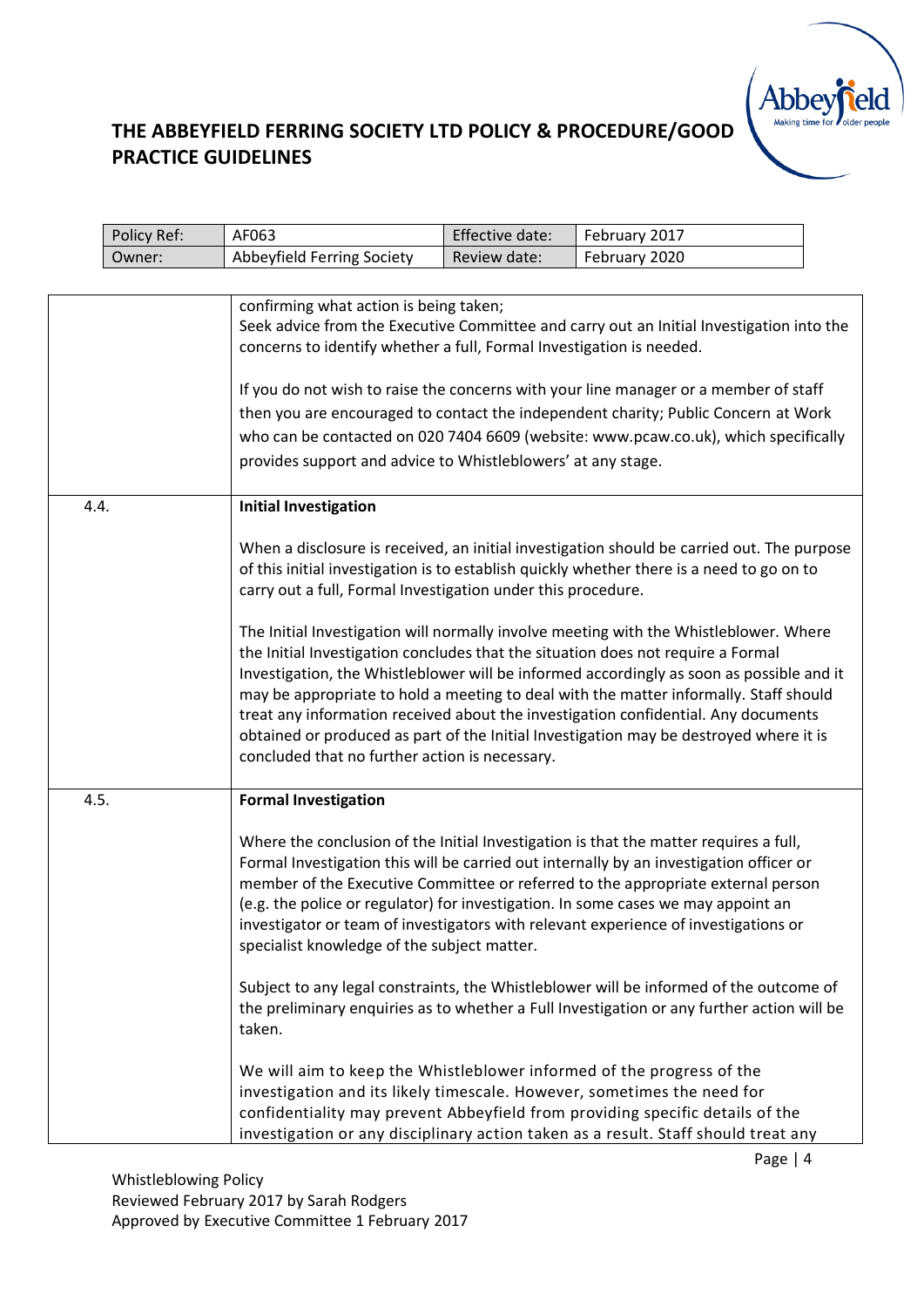# **Abbey**

|      | Policy Ref:                                                   | AF063                                                                                       | Effective date:    | February 2017                                                                                |  |  |
|------|---------------------------------------------------------------|---------------------------------------------------------------------------------------------|--------------------|----------------------------------------------------------------------------------------------|--|--|
|      | Owner:                                                        | Abbeyfield Ferring Society                                                                  | Review date:       | February 2020                                                                                |  |  |
|      |                                                               |                                                                                             |                    |                                                                                              |  |  |
|      | information received about the investigation as confidential. |                                                                                             |                    |                                                                                              |  |  |
|      |                                                               |                                                                                             |                    |                                                                                              |  |  |
|      |                                                               | The investigation will gather all the relevant facts relating to the concerns raised and is |                    |                                                                                              |  |  |
|      |                                                               |                                                                                             | likely to include: |                                                                                              |  |  |
|      |                                                               | A review of relevant information and documents; and                                         |                    |                                                                                              |  |  |
|      |                                                               | Interviews with witnesses as appropriate, including residents (accompanied by<br>$\bullet$  |                    |                                                                                              |  |  |
|      |                                                               | appropriate advocates where necessary).                                                     |                    |                                                                                              |  |  |
|      |                                                               |                                                                                             |                    |                                                                                              |  |  |
|      |                                                               |                                                                                             |                    | All interviews with witnesses and with the Whistleblower should be recorded and              |  |  |
|      |                                                               | individual concerned for confirmation and signature.                                        |                    | statements taken. The statements, where appropriate, should then be sent to the              |  |  |
|      |                                                               |                                                                                             |                    |                                                                                              |  |  |
|      |                                                               |                                                                                             |                    | The findings of the investigation, where appropriate, should be written up in an             |  |  |
|      |                                                               |                                                                                             |                    | Investigation Report, together with any conclusions and recommendations for follow up        |  |  |
|      |                                                               |                                                                                             |                    | action. Depending on the circumstances, this could include that any incidents of             |  |  |
|      |                                                               |                                                                                             |                    | misconduct or gross misconduct be dealt with under Abbeyfield's Disciplinary Policy and      |  |  |
|      |                                                               | Procedure.                                                                                  |                    |                                                                                              |  |  |
| 4.6. |                                                               | <b>Right of Appeal Against Internal Investigation Conclusions</b>                           |                    |                                                                                              |  |  |
|      |                                                               |                                                                                             |                    |                                                                                              |  |  |
|      |                                                               |                                                                                             |                    | The aim of this policy is to deal with concerns raised under it fairly and thoroughly.       |  |  |
|      |                                                               |                                                                                             |                    | While we cannot always guarantee the outcome that Staff are seeking, it is recognised        |  |  |
|      |                                                               |                                                                                             |                    | that there may be circumstances where the Whistleblower may be unhappy with the              |  |  |
|      |                                                               |                                                                                             |                    | outcome of an investigation. Abbeyfield Ferring will, under these circumstances, grant       |  |  |
|      |                                                               | concerns will be considered again, by a manager more senior to the manager                  |                    | the Whistleblower the opportunity to submit a further report explaining their view. The      |  |  |
|      |                                                               |                                                                                             |                    | conducting the first investigation and may be investigated further, if it is considered that |  |  |
|      |                                                               | there is good reason to do so.                                                              |                    |                                                                                              |  |  |
| 4.7. |                                                               | <b>Making External Disclosures</b>                                                          |                    |                                                                                              |  |  |
|      |                                                               |                                                                                             |                    |                                                                                              |  |  |
|      |                                                               |                                                                                             |                    | The aim of this policy is to provide an internal mechanism for reporting, investigating      |  |  |
|      |                                                               |                                                                                             |                    | and remedying any wrongdoing in the workplace. In most cases Staff should not find it        |  |  |
|      |                                                               |                                                                                             |                    | necessary to alert anyone externally. In some circumstances it may however be                |  |  |
|      |                                                               |                                                                                             |                    | appropriate for Staff to report their concerns to an external body such as a regulator.      |  |  |
|      |                                                               |                                                                                             |                    | Abbeyfield Ferring Society strongly encourage staff to seek advice before reporting a        |  |  |
|      |                                                               |                                                                                             |                    | concern to anyone external. If the Whistleblower thinks that this may be necessary, it is    |  |  |
|      |                                                               |                                                                                             |                    | recommended that the Whistleblower's first contact should be the independent charity;        |  |  |
|      |                                                               | Public Concern at Work who can be contacted on 020 7404 6609 (website:                      |                    |                                                                                              |  |  |
|      |                                                               |                                                                                             |                    | www.pcaw.co.uk), which specifically provides support and advice to Whistleblowers at         |  |  |
|      |                                                               | any stage.                                                                                  |                    |                                                                                              |  |  |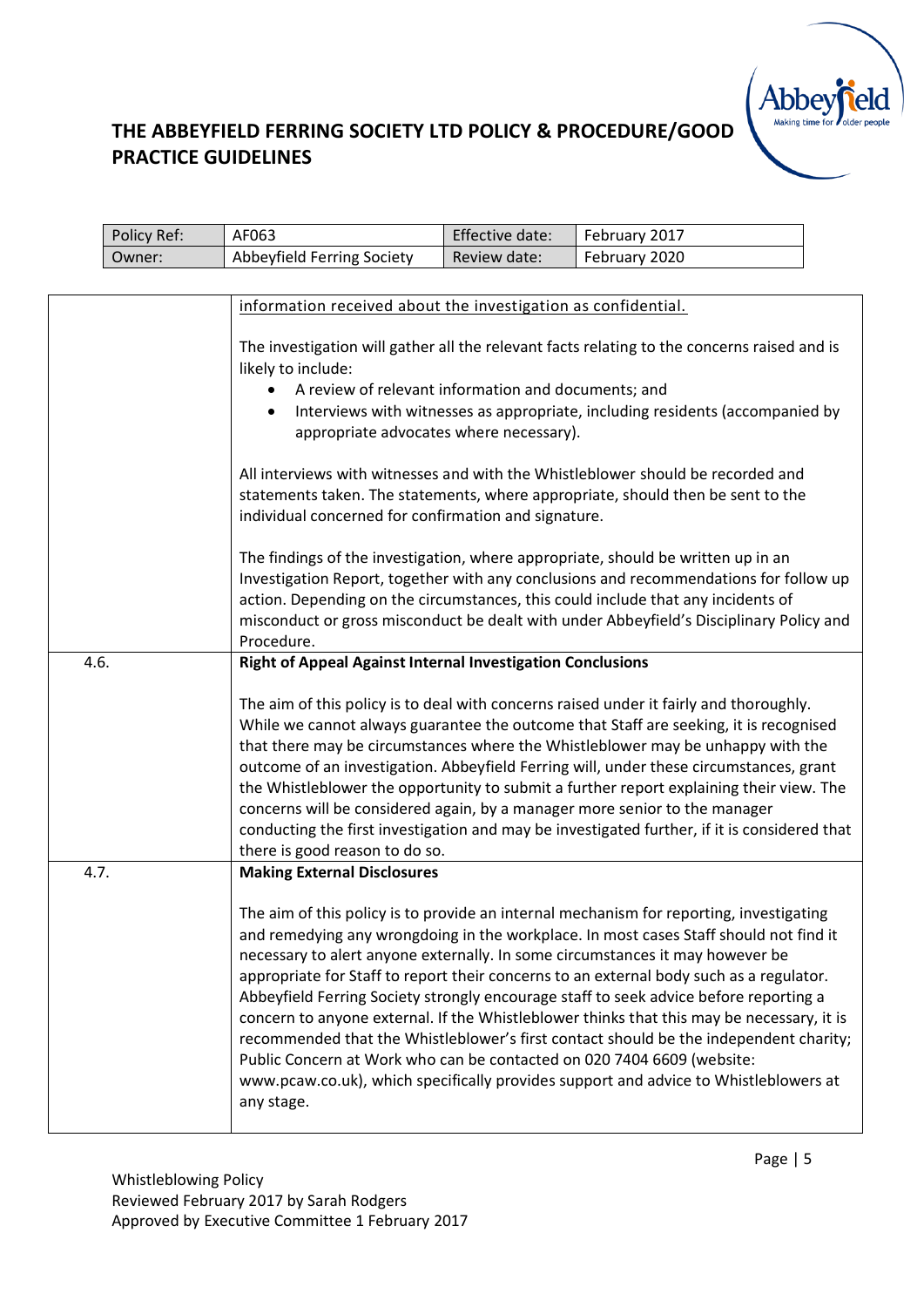# **Abbey**

| Policy Ref: | AF063                      | Effective date: | February 2017 |
|-------------|----------------------------|-----------------|---------------|
| Owner:      | Abbeyfield Ferring Society | Review date:    | February 2020 |

| 4.8.                | <b>Overall Responsibility</b>                                                                                                                                            |
|---------------------|--------------------------------------------------------------------------------------------------------------------------------------------------------------------------|
|                     |                                                                                                                                                                          |
|                     | The Executive Committee has overall responsibility for this policy, and for reviewing the                                                                                |
|                     | effectiveness of actions taken in response to concerns raised under this policy.                                                                                         |
|                     |                                                                                                                                                                          |
|                     | The Whistleblowing Officer has day-to-day operational responsibility for this policy, and<br>must ensure that all managers and other staff who may deal with concerns or |
|                     | investigations under this policy receive regular and appropriate training.                                                                                               |
|                     |                                                                                                                                                                          |
|                     | The Whistleblowing Officer of Abbeyfield Ferring Society is currently Nick Rodgers                                                                                       |
| 5.<br>Finance       | TBC.                                                                                                                                                                     |
| Supporting<br>6.    | <b>Frequently Asked Questions</b>                                                                                                                                        |
| Appendices          |                                                                                                                                                                          |
| 7. Linked policies  | <b>Disciplinary Policy</b>                                                                                                                                               |
|                     | <b>Grievance Policy</b>                                                                                                                                                  |
| 8.<br>Legislation / | Public Interest Disclosure Act 1998                                                                                                                                      |
| Regulation          |                                                                                                                                                                          |
| 9.<br>Review        | Every 3 years, subject to any regulatory or legislative updates.                                                                                                         |
| 10. Procedure /     | See Appendix 1                                                                                                                                                           |
| Guidance            |                                                                                                                                                                          |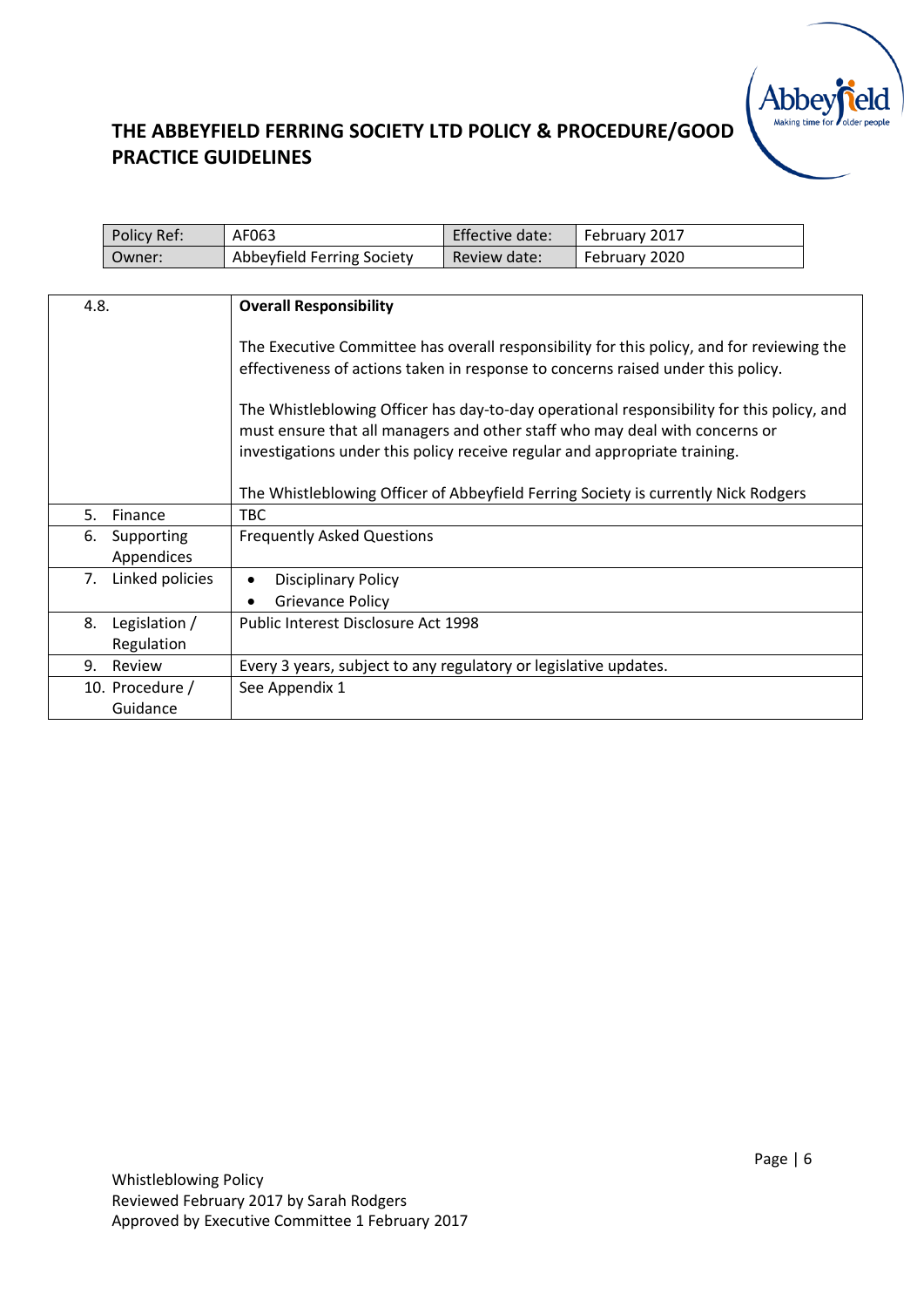# **Appendix 1 – Frequently Asked Questions**

| Why should I blow<br>the whistle?                                             | Whistleblowing can inform those who need to know about health and safety<br>risks, potential environmental problems, fraud, corruption, deficiencies in the<br>care of vulnerable people, cover-ups and many other problems. Often it is only<br>through whistleblowing that this information comes to light and can be<br>addressed before real damage is done.<br>Whistleblowing is a valuable activity which can positively influence all of our<br>lives.                  |
|-------------------------------------------------------------------------------|--------------------------------------------------------------------------------------------------------------------------------------------------------------------------------------------------------------------------------------------------------------------------------------------------------------------------------------------------------------------------------------------------------------------------------------------------------------------------------|
|                                                                               |                                                                                                                                                                                                                                                                                                                                                                                                                                                                                |
| What kind of<br>misconduct can I<br>whistleblow?                              | The sorts of issues that you may blow the whistle about may vary depending of<br>your role within the Abbeyfield Society. The list below sets out some examples<br>of concerns that you may raise under this Policy:<br><b>Criminal activity</b><br>Fraud - for example a member of staff at the National Office may come                                                                                                                                                      |
|                                                                               | across a colleague making a fraudulent expenses claim;<br>Bribery - for example a Care Manager may come across a House<br>$\bullet$<br>Manager inappropriately accepting gifts from residents;<br>Theft or embezzlement - for example a Carer coming across a<br>$\bullet$<br>colleague stealing from a resident;                                                                                                                                                              |
|                                                                               | Failure to comply with any professional obligations<br>Abuse of power - for example a Care Manager may come across a<br>House Manager inappropriately favouring their relative in the<br>provision of the Abbeyfield Society services;                                                                                                                                                                                                                                         |
|                                                                               | <b>Breach of Abbeyfield policy</b>                                                                                                                                                                                                                                                                                                                                                                                                                                             |
|                                                                               | Conflict of interest - for example a House Manager coming across a<br>Carer having an inappropriate personal relationship with a resident;<br>Misuse of company property - for example a member of staff at the<br>National Office may come across a colleague giving their Company<br>laptop to a family members for personal use;<br>Non-compliance to procedure - for example a member of staff<br>discovering that the Abbeyfield Society is not complying with its Health |
|                                                                               | and Safety Policy.                                                                                                                                                                                                                                                                                                                                                                                                                                                             |
| What is the<br>difference<br>between making a<br>complaint and<br>blowing the | When someone blows the whistle they are raising a concern about danger or<br>illegality that affects others (e.g. residents, members of the public or their<br>employer). The person blowing the whistle is usually not directly, personally<br>affected by the danger or illegality. Consequently, the whistleblower rarely has<br>a personal interest in the outcome of any investigation into their concern -<br>they are simply trying to alert others.                    |
| whistle                                                                       | This is very different from a complaint. When someone complains they are<br>usually saying that they have personally been poorly treated. Poor treatment<br>could involve a breach of the individual's employment rights or bullying and                                                                                                                                                                                                                                       |

Abbe **Making tim**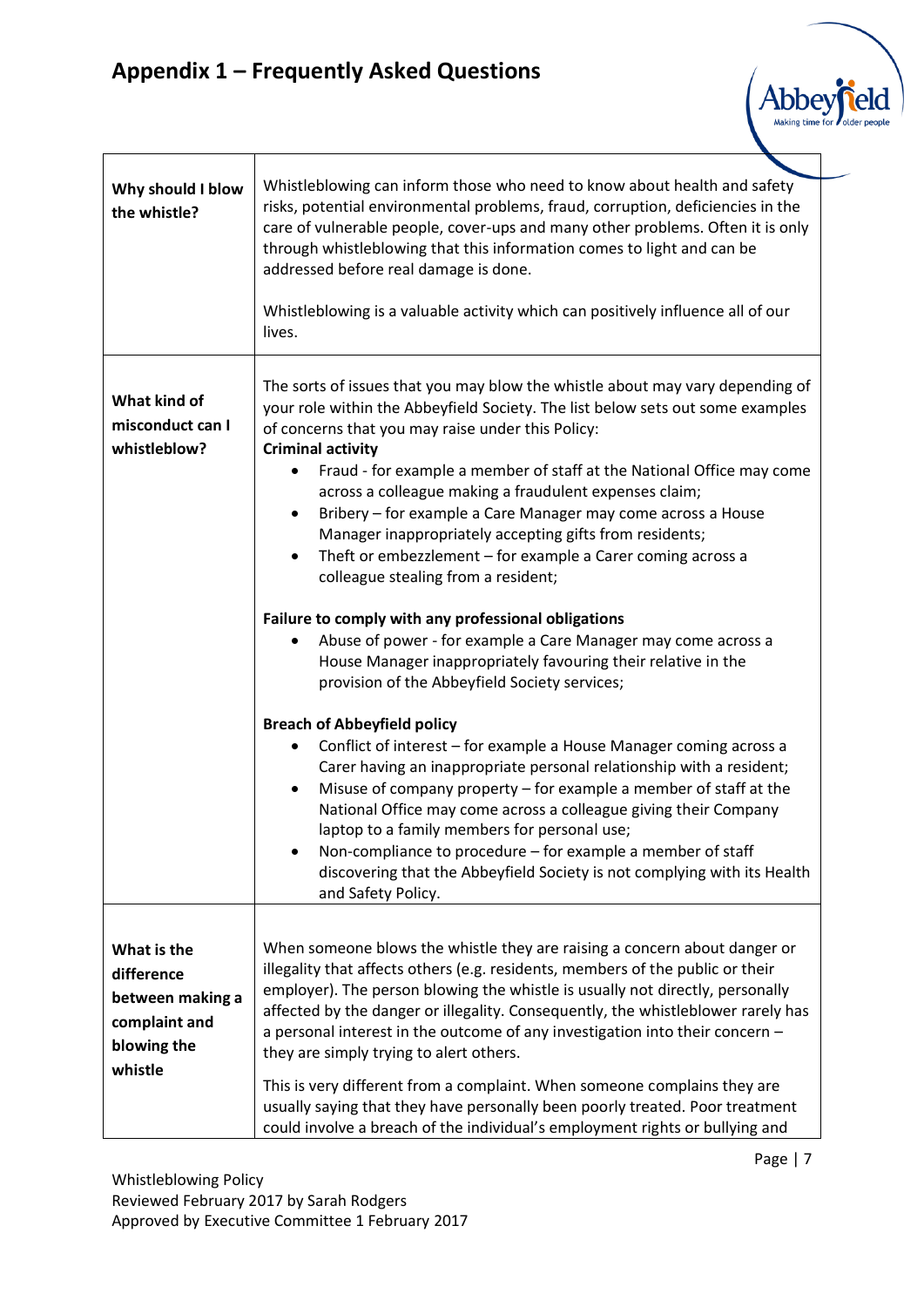|                                                                                                                                                 | the complainant is seeking redress or justice for themselves. The complainant<br>would have a vested interest in the outcome and would be expected to be able<br>to prove their case.                                                                                                                                                                                                                                                                                                               |
|-------------------------------------------------------------------------------------------------------------------------------------------------|-----------------------------------------------------------------------------------------------------------------------------------------------------------------------------------------------------------------------------------------------------------------------------------------------------------------------------------------------------------------------------------------------------------------------------------------------------------------------------------------------------|
|                                                                                                                                                 | It is therefore not in anyone's interest if the whistleblowing policy is used to<br>pursue a personal grievance. Any personal grievances should be dealt with<br>under the Grievance Policy.                                                                                                                                                                                                                                                                                                        |
| How do I blow the<br>whistle?                                                                                                                   | Report your concerns either verbally or in writing to your manager. If you feel<br>you cannot report the matter to your manager then refer the case to a more<br>senior manager or to HR in accordance with the policy.                                                                                                                                                                                                                                                                             |
| <b>Should I blow the</b><br>whistle<br>anonymously?                                                                                             | In principle, Abbeyfield requires the Whistleblower to disclose his/her identity<br>to enable him/her to be accorded with the necessary protection and to be<br>involved in and informed of the outcome of the investigation.                                                                                                                                                                                                                                                                       |
| <b>What information</b><br>should I provide<br>when I make the<br>whistleblowing<br>disclosure?                                                 | Details of the person(s) involved<br>Details of the allegation<br>Nature of the allegation<br>٠<br>Where and when the alleged misconduct/wrongdoing took place<br>$\bullet$<br>Other relevant information<br>Any supporting evidence if available                                                                                                                                                                                                                                                   |
| <b>What protection</b><br>would I receive if I<br>make a<br>whistleblowing<br>disclosure?                                                       | You will be accorded with protection of confidentiality to the extent<br>reasonably practicable, and in case of the employees, protection against any<br>adverse and detrimental actions.                                                                                                                                                                                                                                                                                                           |
| What if the<br>investigation later<br>reveals that my<br>complaint found to<br>be of no<br>basis/unfounded;<br>will I be adversely<br>affected? | As long as the disclosure was made on the basis of a genuine concern that you<br>believe relates to a whistleblowing matter, you will not be adversely affected<br>as a result. However, in the event that it is discovered that such disclosure was<br>not made based on a genuine concern and was made with malicious/ill intent<br>to injure the reputation of the person and/or organisation against whom the<br>disclosure was made, appropriate disciplinary action may be taken against you. |
| Am I going to be<br>notified on the<br>outcome of my                                                                                            | Yes, you will be notified upon completion of the process provided your identity<br>is made available during the disclosure.<br>However, sometimes the need for confidentiality may prevent us giving you                                                                                                                                                                                                                                                                                            |

Making time